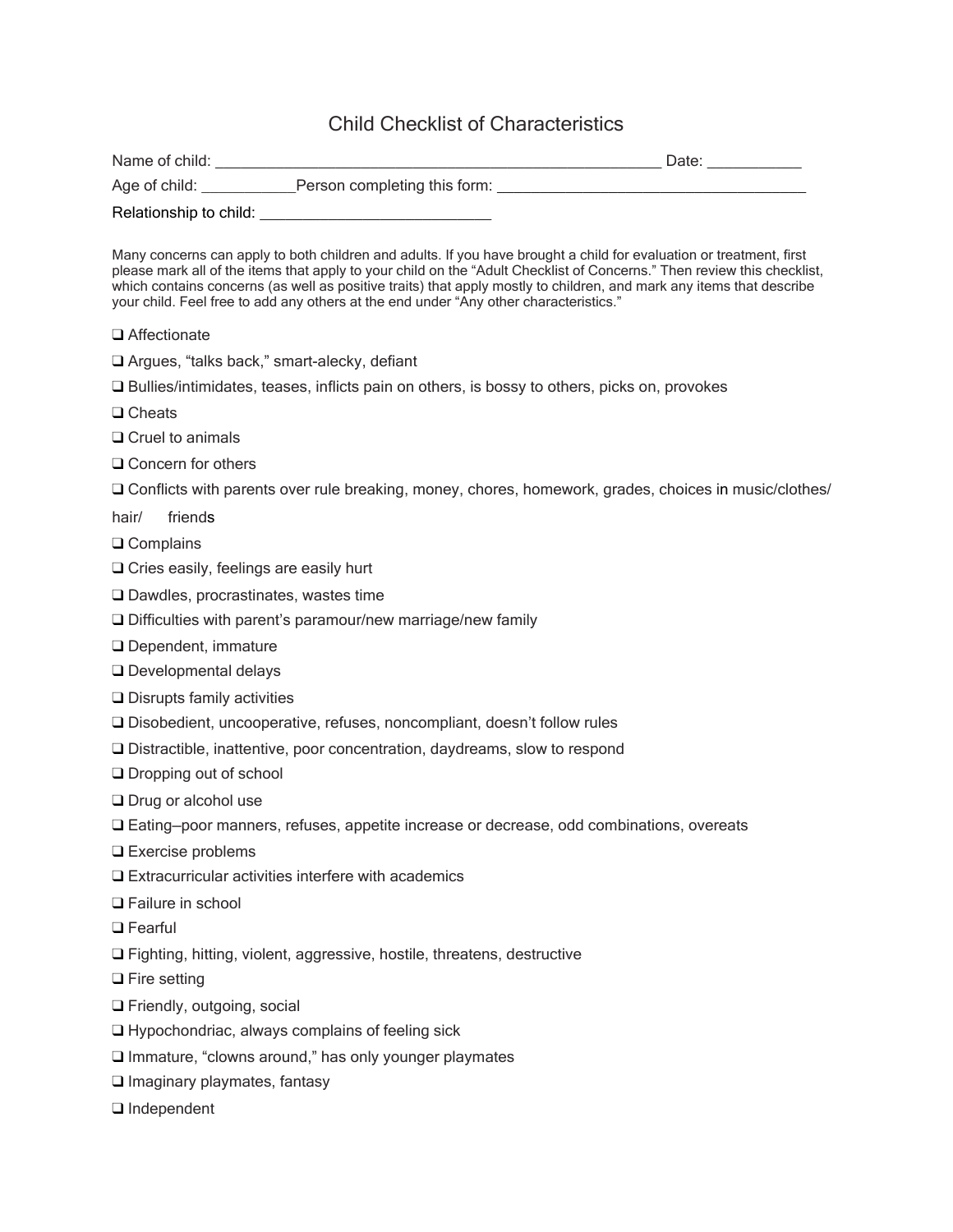Child Checklist of Characteristics (p. 2 of 2)

- ❑ Interrupts, talks out, yells
- ❑ Lacks organization, unprepared
- ❑ Lacks respect for authority, insults, dares, provokes, manipulates
- ❑ Learning disability
- ❑ Legal difficulties—truancy, loitering, panhandling, drinking, vandalism, stealing, fighting, drug sales
- ❑ Likes to be alone, withdraws, isolates
- ❑ Lying
- ❑ Low frustration tolerance, irritability
- ❑ Mental retardation
- ❑ Moody
- ❑ Mute, refuses to speak
- ❑ Nail biting
- ❑ Nervous
- ❑ Nightmares
- ❑ Need for high degree of supervision at home over play/chores/schedule
- ❑ Obedient
- ❑ Obesity
- ❑ Overactive, restless, hyperactive, out-of-seat behaviors, restlessness, fidgety, noisiness
- ❑ Oppositional, resists, refuses, does not comply, negativism
- ❑ Prejudiced, bigoted, insulting, name calling, intolerant
- ❑ Pouts
- ❑ Recent move, new school, loss of friends
- ❑ Relationships with brothers/sisters or friends/peers are poor—competition, fights, teasing/provoking, as-
- saults
- ❑ Responsible
- ❑ Rocking or other repetitive movements
- ❑ Runs away
- ❑ Sad, unhappy
- ❑ Self-harming behaviors—biting or hitting self, head banging, scratching self
- ❑ Speech difficulties
- ❑ Sexual—sexual preoccupation, public masturbation, inappropriate sexual behaviors
- ❑ Shy, timid
- ❑ Stubborn
- ❑ Suicide talk or attempt
- ❑ Swearing, blasphemes, bathroom language, foul language
- ❑ Temper tantrums, rages
- ❑ Thumb sucking, finger sucking, hair chewing
- ❑ Tics—involuntary rapid movements, noises, or word productions